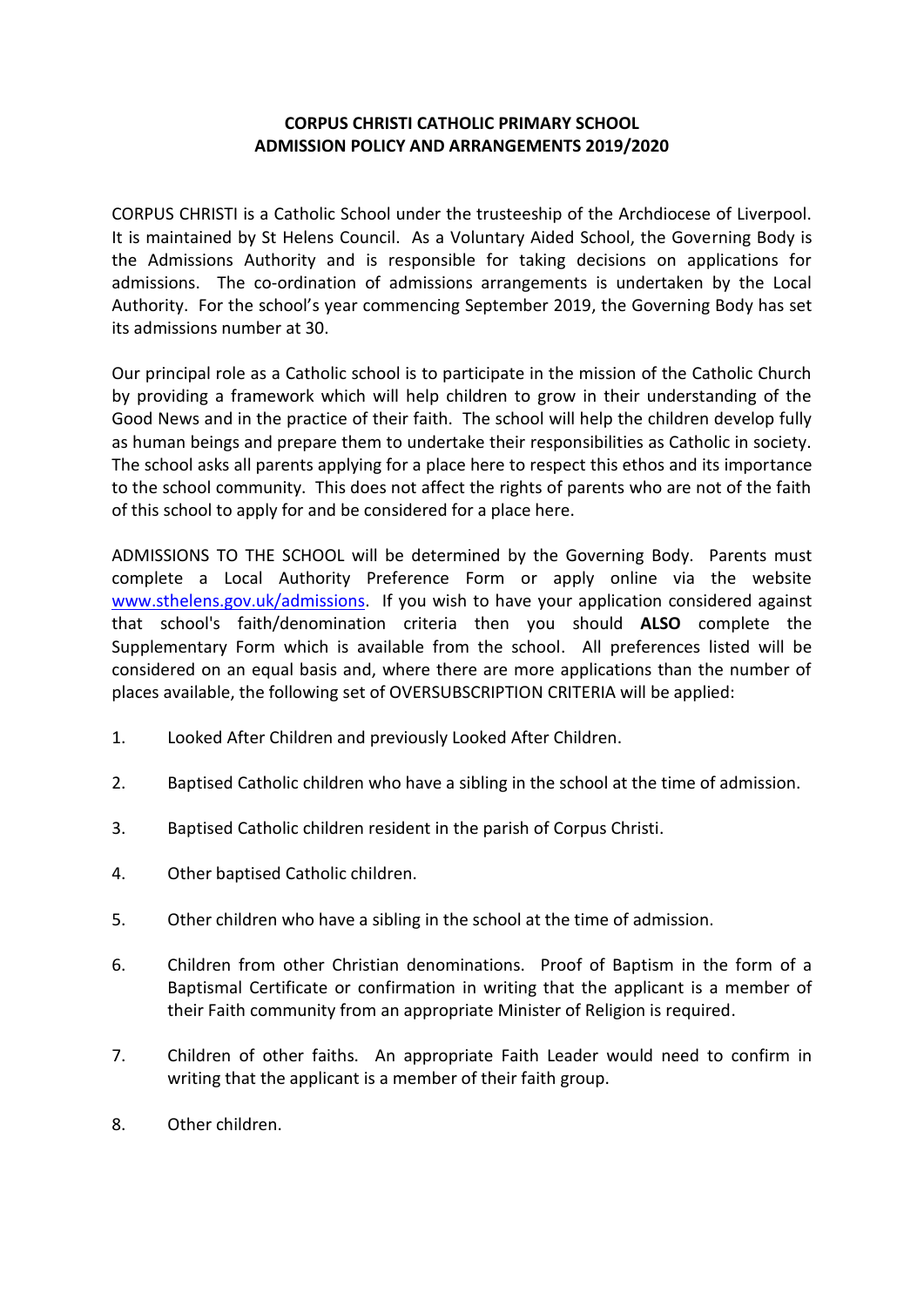If it is not possible to offer places for all applications within any criteria above then places will be allocated to the children who live nearest to the school. The measurement shall be undertaken by the Local Authority in a straight line using a Geographical Information System (GIS) based on Local Land and Property Gazetteer (LLPG) data and the National Grid coordinates for the family home and the school.

Children with a Statement of Special Educational Needs or Education Health Care Plan that names a school will be offered place without using the admission criteria and will count as part of the school's published admission number.

## **Notes:**

- a. All applications will be considered at the same time and after the national closing date for admissions. Applications (including agreed change of preferences) submitted after the closing date will only be considered alongside those who applied on time, when they are received before the allocation procedures begin. However, as this date cannot be predicted, parents have no guarantee that any application received after the closing date will be included.
- b. A Looked After Child is a child who is (a) in the care of a Local Authority, or (b) being provided with accommodation by a Local Authority in the exercise of their Social Services functions (under section 22(1) of the Children Act 1989. A previously Looked After Child is one who immediately moved on from that status after becoming subject to an adoption, child arrangements order or special guardianship order.
- c. For a child to be considered as a Catholic evidence of a Catholic Baptism is required. Baptism should take place before the closing date for applications.

A Baptised Catholic can also be defined as one who has been baptised by the Rites of Baptism of one of the various Churches in communion with the See of Rome (cf Catechism of the Catholic Church 1203). Written evidence of this baptism can be obtained by recourse to the Baptismal Registers of the church in which the baptism took place.

## Or

A person who has been baptised in a separate ecclesial community and subsequently received into full communion with the Catholic Church by the Rite of Reception of Baptised Christians into the Full Communion of the Catholic Church. Written evidence of their reception into full communion with the Catholic Church can be obtained by recourse to the Register of Receptions, or in some cases a sub-section of the Baptismal Registers of the Church in which the Rite of Reception took place.

The Governing Body will require written evidence in the form of a Certificate of Reception before applications for school places can be considered for categories of 'Baptised Catholics'. A Certificate of Reception is to include full name, date of birth,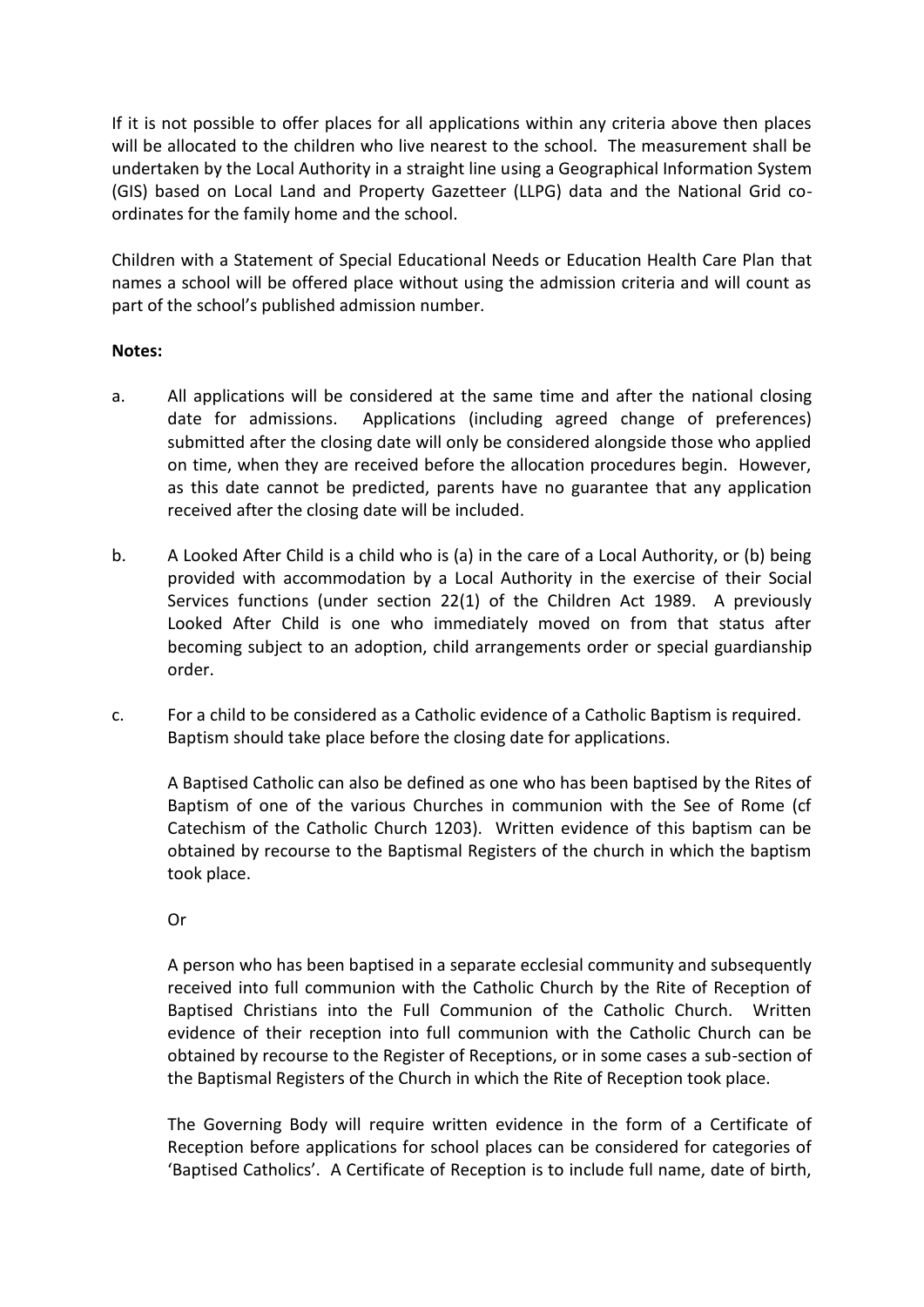date of reception and parent(s) name(s). The certificate must also show that it is copied from the records kept by the place of reception.

Those who have difficulty obtaining written evidence of baptism for a good reason, may still be considered as baptised Catholics but only after they have been referred to the parish priest who after consulting with the Episcopal Vicar, will decide how the question of baptism is to be resolved and how written evidence is to be produced in accordance with the law of the Church.

- d. Home Address is the confirmed address (before allocation procedures begin) where the child and parent, or person with parental responsibility, normally live. The Local Authority will use the address of the parent who is in receipt of Child Benefit for this. If parents are separated and the child spends time at each parent's address, the address which receives child benefit will normally be used, but the Authority reserves the right to request other proofs as fit the individual circumstances. It may be necessary for the Authority to carry out checks to confirm that addresses given are genuine. Parents may, therefore, be asked to produce documentary evidence of their child's home address, e.g. Council Tax or utility bills.
- e. Sibling is defined in these arrangements as full, half or step brothers and sisters, adopted and foster brothers and sisters who are living at the same address and are part of the same family unit. This does not include cousins or other family relationships.
- f. A waiting list for children who have not been offered a place will be kept and will be ranked according to the Admission Criteria. The waiting list does not consider the date the application was received or the length of time a child's name has been on the waiting list. This means that a child's position on the list may change if another applicant is refused a place and their child has higher priority in the admissions criteria. The waiting list will be retained until at least the end of December of the relevant year of the admissions process.
- g. For 'In Year' applications received outside the normal admissions round, if places are available they will be offered to those who apply. If there are places available but more applicants than places then the published oversubscription criteria will be applied. A waiting list for those who have not been offered a place will be kept until the end of the relevant academic term.
- h. If an application for admission has been turned down by the Governing Body, parents can appeal to an Independent Appeals Panel. Parents must be allowed at least twenty school days from the date of notification that their application was unsuccessful to submit that appeal. Parents must give reasons for appealing in writing and the decision of the Appeals Panel is binding on the Governors.
- i. The Governing Body reserve the right to withdraw the offer of a school place where false evidence is received in relation to the application.